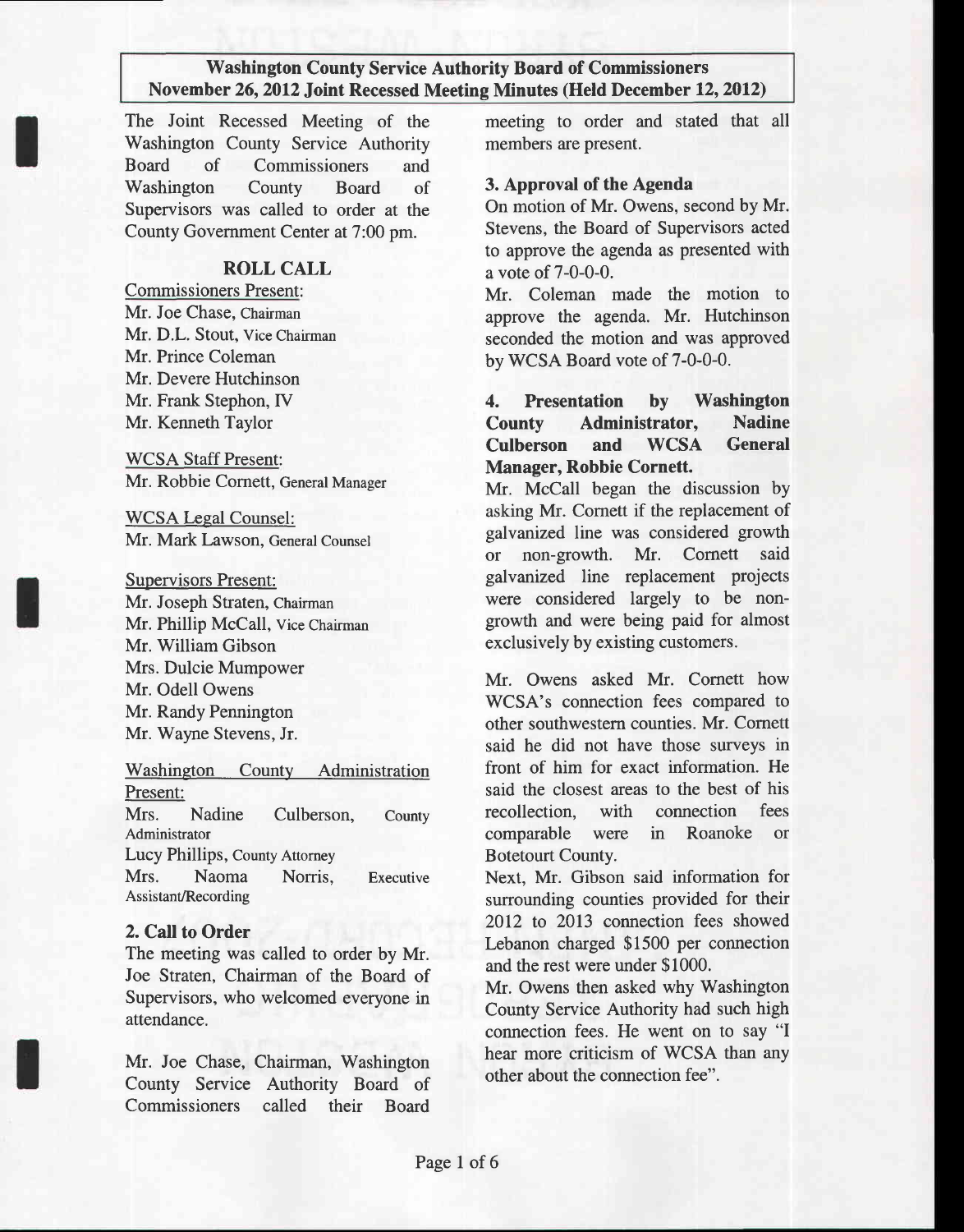It has been a deliberate decision on the Board's part not to require existing customers to pay growth related stated Mr. Comett. Combined WCSA's connection and monthly user fee (water bill) is below the median for the 5000 gallon user.

Mr. Owens asked if most counties in Virginia were using the cost of service approach.

Mr. Cornett said over 100 utilities were using the same approach (cost of service approach). More and more utilities are going moving to this approach. Growing localities use this approach to take the burden off existing customers. According to a story in USA today, utilities that did not use the cost of service approach had as much as a  $230\%$ increase on customer's monthly bills. More utilities are going to this model.

Mr. Gibson then asked what the actual cost of the connection put in the ground was.

Mr. Cornett said it was about \$1200 for the actual connection piece.

Mr. Gibson asked if the other \$4560 was for labor.

The balance is for the purchase of capacity in the system answered Mr. Cornett.

The next to speak was Mr. Owens. He asked "It is fair to say the customer is buying into the system?"

Yes this is precisely the approach said Mr. Cornett.

Mr. Cornett said in 1997 there were many complaints about user fees doubling. In order to eliminate the system fee, monthly user fees would have to increase 112% and this wouldn't go unnoticed by our customers.

The biggest complaint we hear is the cost of the hookup, said Mr. Pennington. If growth doesn't happen, what then, he asked.

Mr. Chase responded to Mr. Pennington's question saying "I have asked Mr. Cornett several time if we are on solid ground with our connection fees." The cost is there. If we raise user fees is will affect IO07o of our customers' residential, small business and industries. Everything is high and we know it is an issue. If industries look at the user fees, they have to be impressed with them. There are many things to consider. Mr. Chase went on to say, "We are here to work with you" (the Board of Supervisors).

The next to speak was Mr. Pennington saying, someone building a \$290,000 home could afford the connection fee but "we can't pass the connection fee onto someone in a trailer".

Mr. Chase reminded the Board about the interest free loans WCSA offered customers. We are willing to work with you on this issue, he said to the Board.

Mr. Miller said WCSA has expanded the system more than other neighboring counties and so you can't compare our costs to the other counties.

Mr. Chase added, WCSA was adding a lot of work in this county with new sewer and water line projects and the new water treatment plant. WCSA is upgrading our infrastructure and you can't compare us to other authorities that are not expanding.

Mr. Hutchinson spoke about the number of homes listed in the paper for sale. He discussed the number of WCSA customers that were called for nonpayment, the number of accounts lifted for non- payment and the amount of bad debt WCSA wrote off in October. He said if you raise monthly user fees to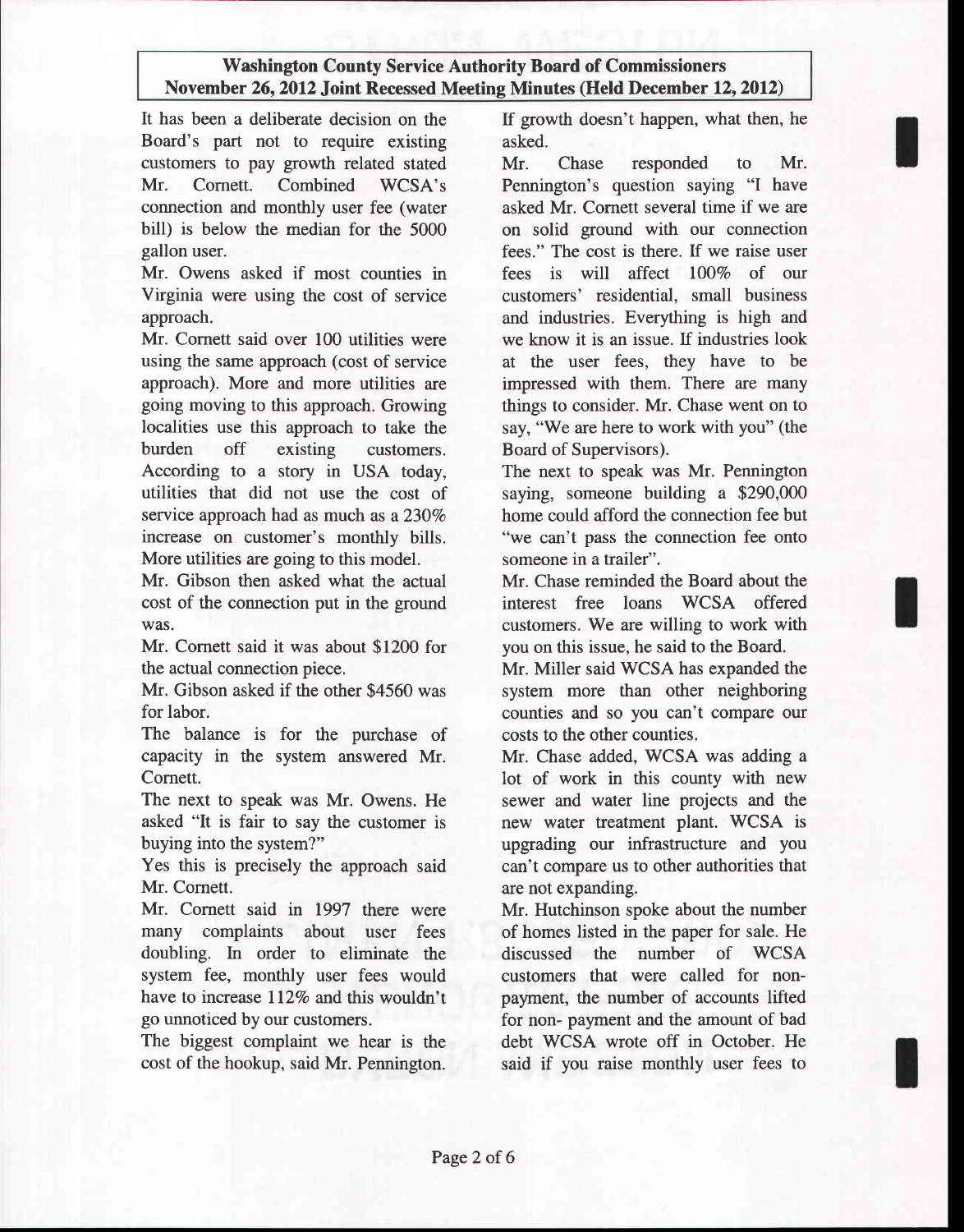cover connection fees. those numbers will only increase.

Mr. Pennington stated, "Everyone shares in the high cost of gas". Washington County growth depends on it. They (contractors, industries) don't look at user fees, they look at connection fees. We have to have common ground. Growth paying for growth is not working.

Mr. Chase said since 2008 when the economy bottomed out, housing starts have been down everywhere, not just Washington County. Mr. Chase agrees on having a common ground and said WCSA needed information from the Board of Supervisors on how much they expected the connection fees to be.

Mr. Hutchinson said, "We (WCSA) need you (the board of Supervisors) to give us a figure. What do you want connection fees to be so we know where we can cut?"

Mr. Stevens said to decide what people could pay for service and go from there. He said those buying a \$60,000 home couldn't pay \$9,000 to connect to water and sewer. Those paying \$900,000 for a new home could afford it. He went on to say he hated to see young couples and those on fixed incomes struggle to pay the connection fees and WCSA has to come up with a better way.

Mr. McCall asked how projects like the galvanized line and the new water treatment plant were being paid for.

Mr. Comett said those were being paid for by a 20, 30 or 40 year loans depending on the funding agency. He then discussed other projects and how those projects were being paid for, He said the water plant expansion was growth related and WCSA had a 40 year loan at 2% interest to pay for that project. Galvanized line affects 22% of

WCSA's system. 86% of leaks and breaks occur on galvanized line since 2004. WCSA couldn't wait 20 years to replace galvarized line. If that project was done by a "pay as you go" method and we spent \$l million annually it would take 30 years by the "pay as you go" method, Mr. Cornett added.

Mr. Stevens comment. It is going to be very difficult to get connection fees down enough for the low income. When I tell people monthly user fees have to go up to get connection fees down, nobody wants that, said Mr. Chase. He again stated, we WCSA Board of Commissioners) want to work with the Board (Board of Supervisors) on this issue.

No one likes to raise taxes said Mr. Taylor. We need businesses and jobs in this county. We have the businesses to attract industries. I am willing to do what needs to be done. We have a lot of lower income and we need to get it lowered for them. I will do what I think is right for the people and our (WCSA) Board is willing to do that. We are here to serve the people.

Mr. Owens then spoke saying, only an entity can apply the cost of service approach. When we upgraded the schools, we spread that cost to all the people; not just those who had children in those schools. We do not mind to share in the cost of the connection fees to get new business in the county, he added Mr. Owens then asked if Oak Park would free up any sewer capacity for WCSA.

Mr. Comett said yes and explained why. Mrs. Mumpower said WCSA needs to look internally when determining the costs for connection fees. Industries

complain about the connection fee and it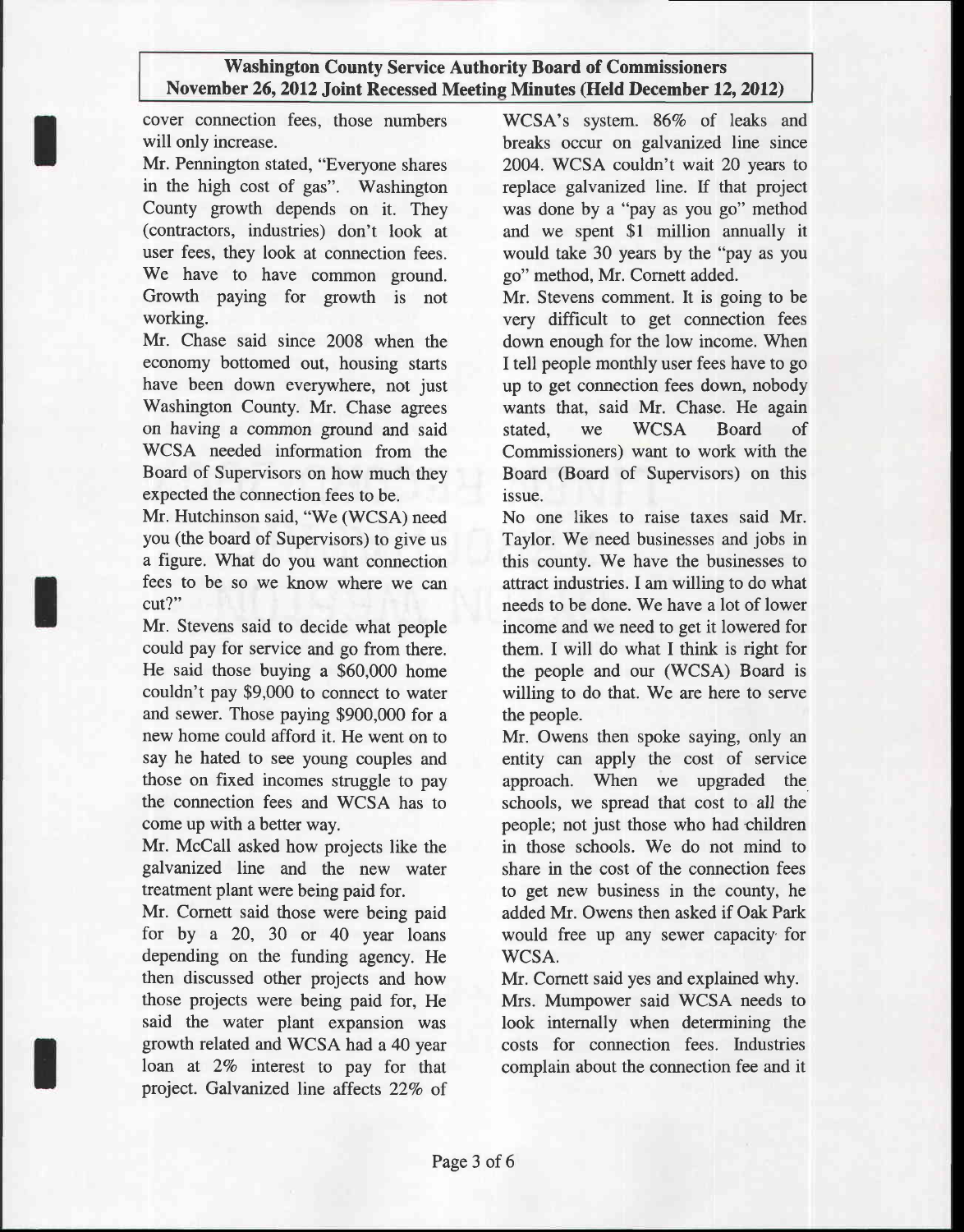has caused businesses to stay away from Washington County.

Mr. Gibson said the new 5 year plan implemented in 2009 to raise rates caused the downfall in the housing market in Washington County. He suggested WCSA staff review the figures and develop a combination of options for reducing the connection fees.

Mr. Stephon asked the Board of Supervisors if they had any idea what they thought the connection fees should be.

Mr. Gibson said "No, look at your figures."

Mr. Chase asked the Board of Supervisors where the connection fees should be.

Mrs. Mumpower said the connection fee for sewer about I0 or 12 years ago was about \$2500. She said' "I have no idea: my guess is about \$2500 for sewer."

Mr. Stout said a well will last 3 to 5 years before it gets contaminated. So those individuals will eventually have to go to public water. So there is two ways to look at it.

Mr. Owens said a well will eventually be a problem, it will either go dry of become contaminated. He went on to say, "We must find a combination. We all serve the same people."

Mr. Hutchinson discussed the differences in well water and public water. Mr. Hutchinson said WCSA provided excellent service and water quality. He went on to say, WCSA did more for the public health of the county than the local doctors because they provided safe drinking water to all the residences. He then went on to talk about a single lady he know who had two children and had to work 3 jobs to provide for her family. He said what Washington County needs are industries

that pay better than minimum wage and offer benefits. The county used to say, build it and they will come. So Washington County grew with new restaurants, retail establishments and a new theater and the industries have not followed. I understand how hard it is for a new couple to make it. Contractors will not build a \$60,000 home because they can make more building one \$120,000 home than two S60.000 homes.

One of the issues we have here is the lack of a skilled work force. Industries look at the work force in this region. According to a recent study, there is a lack of skilled labor in this area, said Mr. Hutchinson. It isn't so much the connection fees; it is the lack of skilled workers who can pass a background check.

Mrs. Mumpower addressed Mr. Hutchinson's concerns saying the Board of Supervisors was currently working on a Work Force Training Center and had been for the past year. She said it was a goal for 2013 to have a training center operational in Washington County.

Mr. Hutchinson thanked Mrs. Mumpower for addressing that need. He said you have to look at the big picture and it seems the two Boards are in agreement to bring much needed industries to the area: industries that pays better than minimum wage and that offer benefits to their employees.

Mr. McCall said you can't make everyone happy. I understand WCSA can't do away with the system fee and I realize user rates will go up to cover the decrease in connection fees, he stated.

Mr. Chase agreed and proposed forming a committee that would include members from both boards. The committee will review options and costs associated with lowering the connection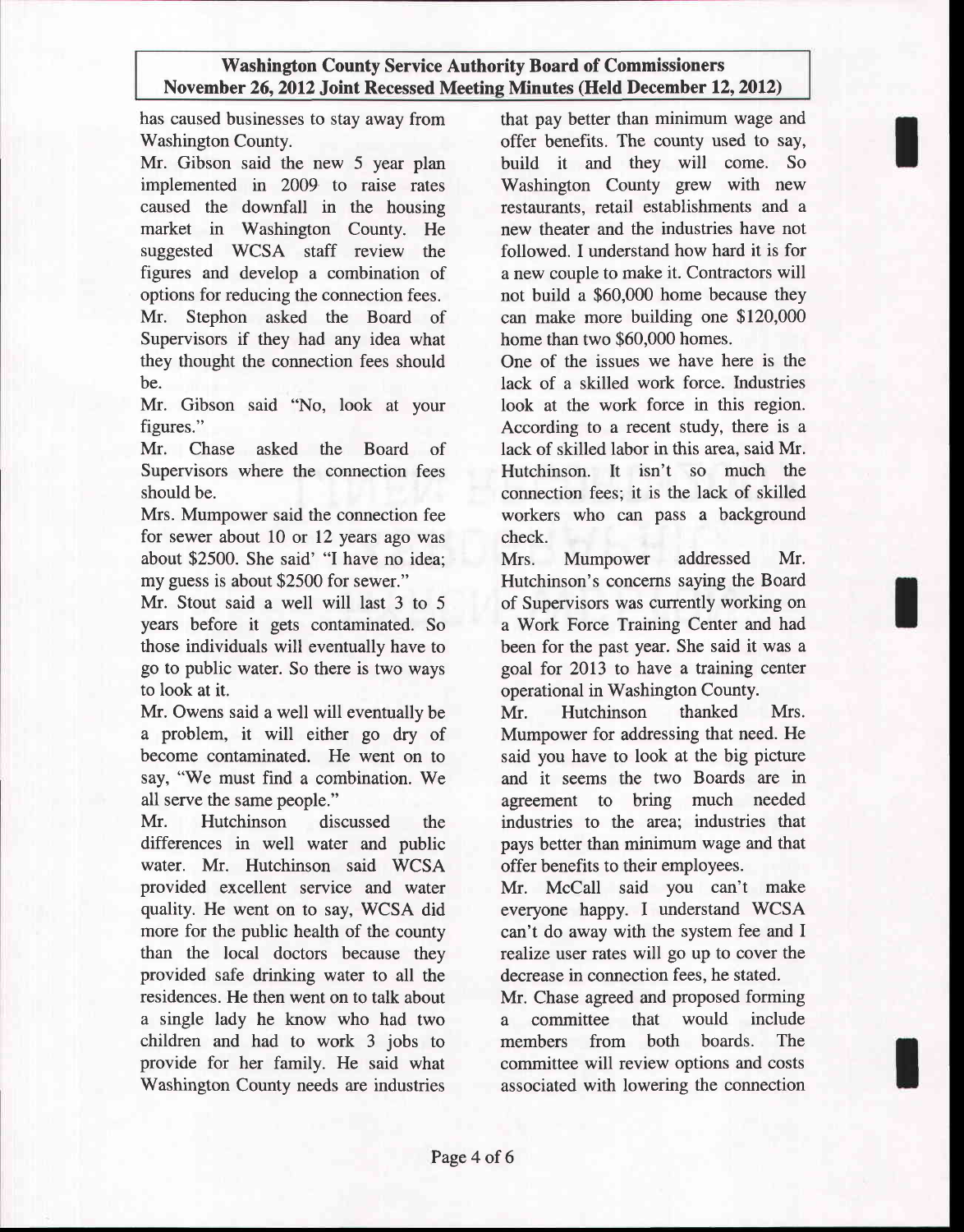fees and report those options to both Boards, he added.

Mr. Miller asked the Board of Supervisors if their priority was to lower residential or industrial connection fees. Mr. Taylor suggested the committee look into all the data.

It was consensus of the Board of Supervisors and Board of Commissioners to establish an Ad Hoc Committee comprised of two members of the Board of Supervisors, two members of the WCSA Board of Commissioners. the County Administrator, Nadine Culberson and WCSA General Manager, Robbie Comett. The Committee will be charged with looking into different fee structures for water and sewer connections and to produce hybrid options and recommendations for both full Boards review and consideration

## 5. Adjournment for the Washington County Board of Supervisors.

Mrs. Mumpower motioned to Adjoum followed by a second from Mr. Stevens and approved by Board of Supervisors vote of 7-0-0-0.

## 6. Washington County Service Authority Closed Meeting

At 8:30 pm, Mr. Stephon moved that the Board adjoum to Closed Meeting in accordance with the Virginia Freedom of Information Act, Code of Virginia Section 2.2-3711 Paragraph (A) (6): investment of public funds, 4. To discuss various Inter-municipal and other agreements; Code of Virginia Section 2.2-3711 Paragraph (A) (7): legal advice, 5. To discuss potential litigation, 6. To discuss various Inter-municipal and other agreements, In addition to the Board, the presence of Mr. Mark Lawson, WCSA Counsel, and Mr. Robbie Cornett, WCSA General Manager was requested. A second to the Motion of Closed Meeting was made by Mr. Coleman and approved by vote of 7- 0-0-0 by the WCSA Board

#### Return to Public Session:

Mr. Stephon read the following Return to Public Meeting; Mr. Chairman, I move that the Board return to Public Session. The motion was seconded by Mr. Taylor and approved by Board vote of 7-0-0-0. The WCSA Board retumed from Closed Meeting at 9:43 pm. Mr. Stephon read the following: Certification of Closed Meeting; Whereas, the Washington County Service Authority has convened a Closed Meeting on this date pursuant to an affirmative recorded vote and in accordance with the provisions of the Virginia Freedom of Information Act; And Whereas, Section 2.2-3712 Paragraph D of the Code of Virginia requires a certification by this Authority that such Closed Meeting was conducted in conformity with Virginia Law. Now, therefore, be it resolved that the Authority hereby certifies that to the best of each member's knowledge, (1) only public business matters lawfully exempted from open meeting requirements by Virginia law were discussed in the Closed Meeting to which this certification resolution applies, and (2) only such public business matters as were identified in the motion convening the Closed Meeting were heard, discussed or considered by the Authority. Aye by Mr. Miller, Mr. Hutchinson, Mr. Stephon, Mr. Chase, Mr. Coleman, Mr. Taylor and Mr. Stout confirming that no outside discussion took place other than Closed Meeting topics.